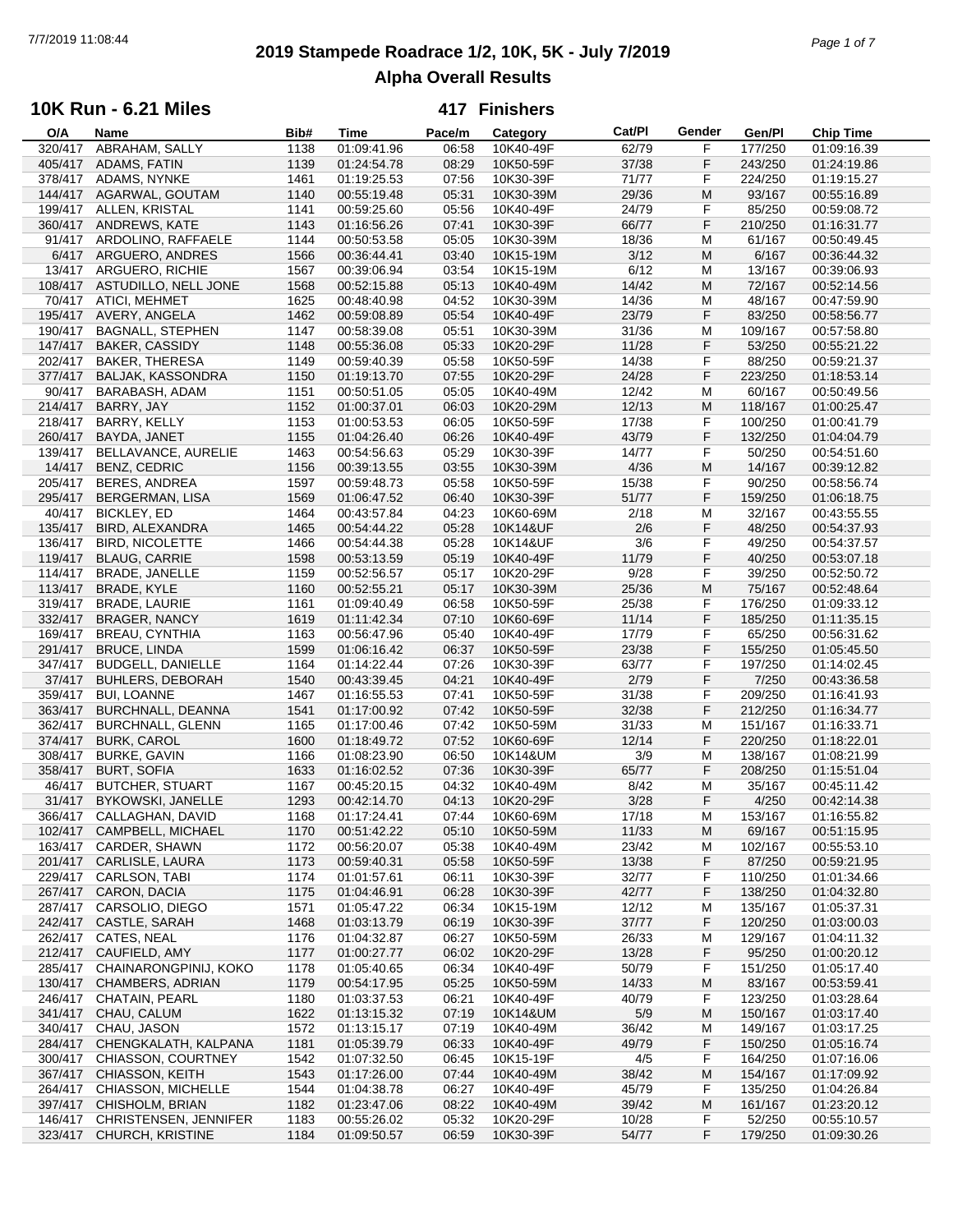## **2019 Stampede Roadrace 1/2, 10K, 5K - July 7/2019** 7/7/2019 11:08:45 *Page 2 of 7* **Alpha Overall Results**

## **10K Run - 6.21 Miles**

| O/A     | Name                      | Bib# | Time        | Pace/m | Category  | Cat/Pl | Gender | Gen/Pl  | <b>Chip Time</b> |  |
|---------|---------------------------|------|-------------|--------|-----------|--------|--------|---------|------------------|--|
| 325/417 | CLARK, CHELSEA            | 1545 | 01:10:14.17 | 07:01  | 10K30-39F | 56/77  | F      | 181/250 | 01:09:32.37      |  |
| 152/417 | CLARK, LARRY              | 1469 | 00:55:49.46 | 05:34  | 10K60-69M | 8/18   | M      | 96/167  | 00:55:43.11      |  |
| 184/417 | <b>CLARKE, ROB</b>        | 1186 | 00:58:10.91 | 05:49  | 10K40-49M | 25/42  | M      | 106/167 | 00:57:56.42      |  |
| 49/417  | <b>CLARKSON, BOB</b>      | 1560 | 00:45:42.84 | 04:34  | 10K50-59M | 6/33   | M      | 37/167  | 00:45:39.57      |  |
| 157/417 | COHEN, ROB                |      | 00:56:01.04 | 05:36  | 10K40-49M | 22/42  | M      |         |                  |  |
|         |                           | 1187 |             |        |           |        |        | 99/167  | 00:55:46.85      |  |
| 403/417 | <b>COMEAU, CAROL</b>      | 1188 | 01:24:32.09 | 08:27  | 10K60-69F | 13/14  | F      | 241/250 | 01:23:50.75      |  |
| 269/417 | CONROY, ANGELA            | 1189 | 01:04:48.20 | 06:28  | 10K30-39F | 43/77  | F      | 140/250 | 01:04:34.09      |  |
| 279/417 | COOPER, IRA               | 1192 | 01:05:22.40 | 06:32  | 10K40-49M | 33/42  | M      | 133/167 | 01:05:05.10      |  |
| 289/417 | CORONA, VERONICA          | 1632 | 01:06:11.64 | 06:37  | 10K40-49F | 52/79  | F      | 153/250 | 01:05:45.37      |  |
| 160/417 | CORSALE, EMILY            | 1194 | 00:56:13.81 | 05:37  | 10K30-39F | 17/77  | F      | 61/250  | 00:55:52.84      |  |
| 123/417 | COULTER, KATRINA          | 1195 | 00:53:49.99 | 05:23  | 10K40-49F | 12/79  | F      | 43/250  | 00:53:30.14      |  |
| 306/417 | CRERAR, ERIN              | 1196 | 01:07:58.49 | 06:47  | 10K40-49F | 57/79  | F      | 169/250 | 01:07:26.15      |  |
|         |                           |      |             |        |           |        |        |         |                  |  |
| 55/417  | CROTEAU, MARTIN           | 1197 | 00:46:44.46 | 04:40  | 10K30-39M | 9/36   | M      | 40/167  | 00:46:40.69      |  |
|         | 376/417 CUENCA, KAREN     | 1198 | 01:18:56.07 | 07:53  | 10K14&UF  | 6/6    | F      | 222/250 | 01:18:37.57      |  |
| 180/417 | <b>CULLIMORE, JENN</b>    | 1199 | 00:57:46.91 | 05:46  | 10K40-49F | 20/79  | F      | 75/250  | 00:57:40.62      |  |
| 225/417 | <b>CURE, BRISTI</b>       | 1200 | 01:01:47.72 | 06:10  | 10K30-39F | 31/77  | F      | 106/250 | 01:01:25.15      |  |
| 333/417 | <b>CURRY, KASIA</b>       | 1201 | 01:11:47.46 | 07:10  | 10K40-49F | 64/79  | F      | 186/250 | 01:11:41.17      |  |
| 226/417 | CYRE, SHELLEY             | 1601 | 01:01:48.11 | 06:10  | 10K40-49F | 33/79  | F      | 107/250 | 01:01:27.90      |  |
| 51/417  | DALES, KAYLEE             | 1203 | 00:45:48.07 | 04:34  | 10K30-39F | 3/77   | F      | 13/250  | 00:45:45.28      |  |
| 32/417  |                           |      |             |        |           |        |        |         |                  |  |
|         | DANARD, ANN               | 1204 | 00:42:37.05 | 04:15  | 10K20-29F | 4/28   | F      | 5/250   | 00:42:35.64      |  |
| 389/417 | DAVIDSON, ANNE            | 1205 | 01:21:37.09 | 08:09  | 10K40-49F | 73/79  | F      | 231/250 | 01:20:53.48      |  |
| 390/417 | DAVIDSON, JIM             | 1206 | 01:21:37.39 | 08:09  | 10K60-69M | 18/18  | M      | 159/167 | 01:20:53.50      |  |
| 24/417  | DE YAEGHER, HAILEY        | 1207 | 00:40:51.67 | 04:05  | 10K20-29F | 2/28   | F      | 3/250   | 00:40:50.80      |  |
| 128/417 | DEBENHAM, LEIGH           | 1208 | 00:54:08.53 | 05:24  | 10K30-39F | 13/77  | F      | 46/250  | 00:53:51.65      |  |
| 122/417 | DECKART, CHRISTIAN        | 1209 | 00:53:29.62 | 05:20  | 10K40-49M | 17/42  | M      | 80/167  | 00:53:23.61      |  |
| 228/417 | DERBECKER, SUZANNE        | 1210 | 01:01:52.85 | 06:11  | 10K50-59F | 18/38  | F      | 109/250 | 01:01:45.30      |  |
| 230/417 | DIBSKI, PATTI             | 1211 | 01:02:10.59 | 06:13  | 10K40-49F | 35/79  | F      | 111/250 | 01:01:42.50      |  |
|         |                           |      |             |        |           |        |        |         |                  |  |
| 104/417 | DOLAN, GARY               | 1602 | 00:51:53.24 | 05:11  | 10K30-39M | 23/36  | M      | 71/167  | 00:51:19.06      |  |
| 380/417 | DOUCETTE, GLORIA L        | 1470 | 01:20:10.58 | 08:01  | 10K70-79F | 2/2    | F      | 225/250 | 01:19:29.16      |  |
| 382/417 | DOUCETTE, ROB             | 1471 | 01:20:26.56 | 08:02  | 10K70-79M | 3/4    | M      | 157/167 | 01:19:44.19      |  |
| 309/417 | DOWELL, JON               | 1213 | 01:08:34.04 | 06:51  | 10K40-49M | 34/42  | M      | 139/167 | 01:08:15.22      |  |
| 223/417 | DOWELL, LIAM              | 1214 | 01:01:39.33 | 06:09  | 10K14&UM  | 2/9    | M      | 119/167 | 01:01:20.31      |  |
| 282/417 | DOWNE, DAN                | 1215 | 01:05:31.02 | 06:33  | 10K50-59M | 28/33  | M      | 134/167 | 01:05:10.91      |  |
| 281/417 | DOWNE, DANIELLE           | 1216 | 01:05:30.86 | 06:33  | 10K30-39F | 47/77  | F      | 148/250 | 01:05:11.01      |  |
| 117/417 |                           |      |             | 05:18  |           |        |        |         |                  |  |
|         | DRIEDGER, HENRY           | 1217 | 00:53:06.81 |        | 10K70-79M | 1/4    | M      | 78/167  | 00:53:02.19      |  |
| 322/417 | DUNBAR, RAY               | 1218 | 01:09:49.72 | 06:58  | 10K60-69M | 16/18  | M      | 144/167 | 01:09:13.12      |  |
| 18/417  | DURET, ETHAN              | 1219 | 00:39:49.92 | 03:58  | 10K15-19M | 7/12   | M      | 16/167  | 00:39:48.89      |  |
| 336/417 | DUTTON, TANNER            | 1220 | 01:12:22.11 | 07:14  | 10K20-29M | 13/13  | M      | 148/167 | 01:11:57.25      |  |
| 29/417  | DYCK, DAVID               | 1472 | 00:41:33.65 | 04:09  | 10K40-49M | 6/42   | M      | 26/167  | 00:41:32.02      |  |
| 5/417   | EDWARDS, KYLE             | 1473 | 00:36:26.30 | 03:38  | 10K15-19M | 2/12   | M      | 5/167   | 00:36:26.28      |  |
| 240/417 | EDWARDS, MEAGAN           | 1222 | 01:02:56.74 | 06:17  | 10K40-49F | 37/79  | F      | 119/250 | 01:02:33.69      |  |
| 175/417 | EHRENZELLER, TINA         | 1223 | 00:57:16.70 | 05:43  | 10K30-39F | 21/77  | F      | 71/250  | 00:57:03.32      |  |
| 167/417 |                           | 1224 |             |        |           | 3/14   | F      |         |                  |  |
|         | ELLIOTT, JUDITH           |      | 00:56:42.62 | 05:40  | 10K60-69F |        |        | 63/250  | 00:56:28.32      |  |
| 151/417 | ELMER, FRANZISKA          | 1225 | 00:55:48.08 | 05:34  | 10K30-39F | 15/77  | F      | 56/250  | 00:55:34.78      |  |
| 350/417 | EPP, KIMIKO               | 1226 | 01:14:46.96 | 07:28  | 10K30-39F | 64/77  | F      | 200/250 | 01:14:14.74      |  |
|         | 307/417 ERVEA, SHELLEY    | 1635 | 01:08:21.57 | 06:50  | 10K50-59F | 24/38  | F      | 170/250 | 01:07:53.86      |  |
| 43/417  | ERVIN-ARAMBARRI, AMAIA    | 1227 | 00:44:38.76 | 04:27  | 10K14&UF  | 1/6    | F      | 9/250   | 00:44:37.81      |  |
| 334/417 | <b>EVANS, KIRSTEN</b>     | 1563 | 01:11:58.42 | 07:11  | 10K20-29F | 21/28  | F      | 187/250 | 01:11:29.95      |  |
| 89/417  | EWART, PHIL               | 1228 | 00:50:42.36 | 05:04  | 10K50-59M | 8/33   | M      | 59/167  | 00:50:13.97      |  |
| 200/417 | FAIRBOURN, LILLIAN        | 1229 | 00:59:26.60 | 05:56  | 10K60-69F | 6/14   | F      | 86/250  | 00:59:21.60      |  |
| 150/417 | FALLEN, LORI              | 1231 | 00:55:42.17 | 05:34  | 10K40-49F | 14/79  | F      | 55/250  | 00:55:35.02      |  |
|         |                           |      |             |        |           |        |        |         |                  |  |
| 272/417 | FERRO, CARLEY             | 1546 | 01:04:58.26 | 06:29  | 10K30-39F | 45/77  | F      | 142/250 | 01:04:43.24      |  |
| 375/417 | FICK, DUSTY               | 1547 | 01:18:50.73 | 07:53  | 10K30-39F | 70/77  | F      | 221/250 | 01:18:45.53      |  |
| 275/417 | FIGUEIREDO, BEATRIZ       | 1232 | 01:05:06.11 | 06:30  | 10K40-49F | 47/79  | F      | 144/250 | 01:04:52.81      |  |
| 237/417 | FLEMING, JOHNATHAN        | 1548 | 01:02:54.29 | 06:17  | 10K30-39M | 32/36  | M      | 121/167 | 01:02:45.08      |  |
| 238/417 | FLEMING, JOLENE           | 1233 | 01:02:54.33 | 06:17  | 10K30-39F | 36/77  | F      | 117/250 | 01:02:45.40      |  |
| 304/417 | <b>FLEMMING, MICHELLE</b> | 1474 | 01:07:51.80 | 06:47  | 10K40-49F | 56/79  | F      | 167/250 | 01:07:33.18      |  |
| 335/417 | FORTIER, ABBY             | 1234 | 01:12:21.97 | 07:14  | 10K20-29F | 22/28  | F      | 188/250 | 01:11:57.05      |  |
|         |                           |      |             |        |           |        | F      |         |                  |  |
| 293/417 | FORTUNE, KRYSTAL          | 1235 | 01:06:31.51 | 06:39  | 10K30-39F | 50/77  |        | 157/250 | 01:06:16.35      |  |
| 348/417 | <b>FOSTER, KRISTIN</b>    | 1236 | 01:14:29.03 | 07:26  | 10K20-29F | 23/28  | F      | 198/250 | 01:13:56.27      |  |
| 93/417  | FRERE SCHMIDT, RINKY      | 1239 | 00:50:58.22 | 05:05  | 10K50-59F | 6/38   | F      | 31/250  | 00:50:46.60      |  |
| 256/417 | FUNG, ALASTAIR            | 1240 | 01:04:00.48 | 06:24  | 10K30-39M | 33/36  | M      | 128/167 | 01:03:52.59      |  |
| 288/417 | FUNG, HARRY               | 1242 | 01:05:53.36 | 06:35  | 10K60-69M | 14/18  | M      | 136/167 | 01:05:46.10      |  |
| 57/417  | FUREY, COLUM              | 1243 | 00:46:54.11 | 04:41  | 10K30-39M | 10/36  | M      | 41/167  | 00:46:35.43      |  |
| 118/417 | <b>GALE, CAMERON</b>      | 1476 | 00:53:12.16 | 05:19  | 10K30-39M | 26/36  | M      | 79/167  | 00:53:06.65      |  |
| 2/417   | GALEA, MATT               | 1612 | 00:34:43.92 | 03:28  | 10K20-29M | 1/13   | M      | 2/167   | 00:34:43.90      |  |
|         |                           |      |             |        |           |        |        |         |                  |  |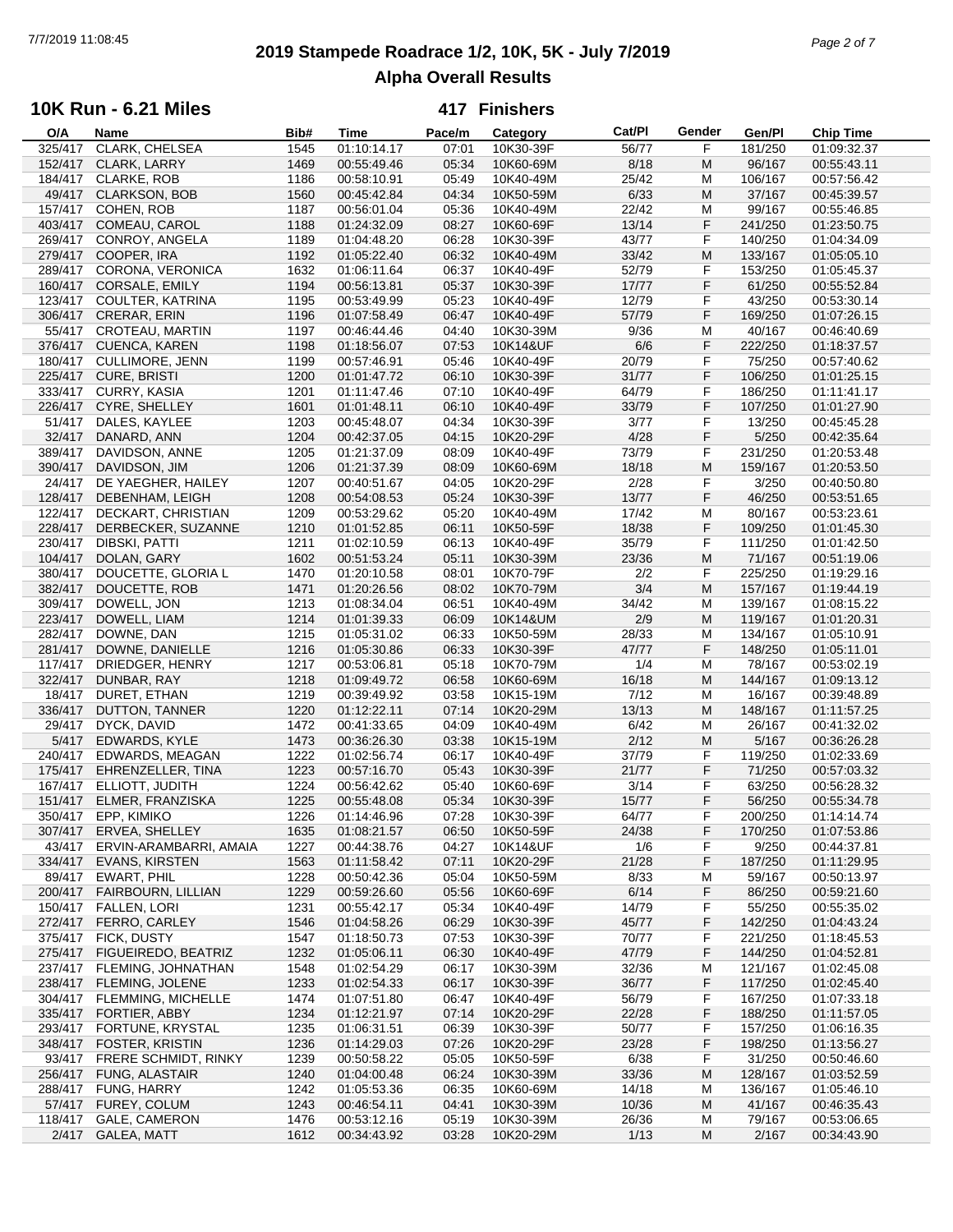# **2019 Stampede Roadrace 1/2, 10K, 5K - July 7/2019** 7/7/2019 11:08:45 *Page 3 of 7* **Alpha Overall Results**

### **10K Run - 6.21 Miles**

| O/A     | Name                          | Bib# | <b>Time</b> | Pace/m | Category  | Cat/PI | Gender | Gen/Pl  | <b>Chip Time</b> |
|---------|-------------------------------|------|-------------|--------|-----------|--------|--------|---------|------------------|
| 61/417  | GALEANO, DIEGO                | 1574 | 00:47:43.75 | 04:46  | 10K20-29M | 8/13   | М      | 44/167  | 00:47:41.34      |
| 76/417  | GALLAGHER, KATHLEEN           | 1575 | 00:49:24.77 | 04:56  | 10K30-39F | 7/77   | F      | 25/250  | 00:49:22.36      |
| 283/417 | <b>GAMACHE, KARINA</b>        | 1477 | 01:05:39.46 | 06:33  | 10K30-39F | 48/77  | F      | 149/250 | 01:05:08.62      |
| 407/417 | <b>GARSTAD, TINA</b>          | 1561 | 01:29:11.23 | 08:55  | 10K50-59F | 38/38  | F      | 245/250 | 01:28:38.01      |
| 395/417 | GEE, KAREN                    | 1244 | 01:22:34.72 | 08:15  | 10K40-49F | 75/79  | F      | 235/250 | 01:21:52.88      |
|         |                               |      |             |        |           |        |        |         |                  |
|         | 52/417 GERARD, MARISA         | 1562 | 00:45:49.66 | 04:34  | 10K40-49F | 3/79   | F      | 14/250  | 00:45:47.85      |
| 227/417 | GIBNEY, LEIGH                 | 1245 | 01:01:48.37 | 06:10  | 10K40-49F | 34/79  | F      | 108/250 | 01:01:38.69      |
| 148/417 | GIGNAC, GUYLAINE              | 1478 | 00:55:40.30 | 05:34  | 10K60-69F | 2/14   | F      | 54/250  | 00:55:34.18      |
| 412/417 | <b>GILBERT, RICHARD</b>       | 1246 | 01:40:19.45 | 10:01  | 10K70-79M | 4/4    | M      | 166/167 | 01:39:44.44      |
| 313/417 | GONZALEZ, ISABEL SOFIA        | 1248 | 01:08:57.39 | 06:53  | 10K14&UF  | 4/6    | F      | 173/250 | 01:08:48.56      |
| 354/417 | GONZALEZ, LAURA               | 1249 | 01:15:07.94 | 07:30  | 10K40-49F | 67/79  | F      | 204/250 | 01:14:58.73      |
| 353/417 | GONZALEZ, VICTORIA            | 1250 | 01:15:07.93 | 07:30  | 10K15-19F | 5/5    | F      | 203/250 | 01:14:58.60      |
| 355/417 | <b>GORNIAK, SARAH</b>         | 1251 | 01:15:09.97 | 07:31  | 10K14&UF  | 5/6    | F      | 205/250 | 01:15:08.72      |
| 253/417 | <b>GRAHAM, GARRY</b>          | 1252 | 01:03:51.97 | 06:23  | 10K60-69M | 13/18  | M      | 127/167 | 01:03:33.35      |
| 28/417  | GRAY, NEIL                    | 1254 | 00:41:30.92 | 04:09  | 10K40-49M | 5/42   | М      | 25/167  | 00:41:29.67      |
| 191/417 |                               |      | 00:58:50.16 | 05:53  |           | 11/18  | M      |         |                  |
|         | <b>GREWAL, PARAMJIT SINGH</b> | 1255 |             |        | 10K60-69M |        |        | 110/167 | 00:58:44.77      |
| 232/417 | <b>GROULX, GENEVIEVE</b>      | 1256 | 01:02:16.17 | 06:13  | 10K30-39F | 34/77  | F      | 113/250 | 01:01:59.37      |
| 299/417 | HA, HYEONJEONG                | 1257 | 01:07:25.63 | 06:44  | 10K20-29F | 17/28  | F      | 163/250 | 01:06:53.41      |
| 339/417 | HAFSO, LINDSAY                | 1258 | 01:13:01.86 | 07:18  | 10K30-39F | 60/77  | F      | 191/250 | 01:12:45.74      |
| 337/417 | <b>HAGEL, MADELIN</b>         | 1259 | 01:12:44.14 | 07:16  | 10K30-39F | 58/77  | F      | 189/250 | 01:12:02.03      |
| 124/417 | HALE BOYES, KEVIN             | 1261 | 00:53:59.60 | 05:23  | 10K50-59M | 13/33  | М      | 81/167  | 00:53:41.34      |
| 33/417  | <b>HALL, DENNIS</b>           | 1481 | 00:42:49.22 | 04:16  | 10K20-29M | 5/13   | M      | 28/167  | 00:42:45.95      |
| 56/417  | HALVORSEN, KARA               | 1618 | 00:46:45.18 | 04:40  | 10K30-39F | 4/77   | F      | 16/250  | 00:46:37.45      |
| 369/417 | HALWAS, COLLEEN               | 1482 | 01:17:54.95 | 07:47  | 10K50-59F | 33/38  | F      | 215/250 | 01:17:27.70      |
|         |                               |      |             |        |           |        |        |         |                  |
| 116/417 | HALWAS, DAVID                 | 1483 | 00:53:06.18 | 05:18  | 10K50-59M | 12/33  | M      | 77/167  | 00:52:38.85      |
| 324/417 | HANNA, AMANDA                 | 1262 | 01:09:51.46 | 06:59  | 10K30-39F | 55/77  | F      | 180/250 | 01:09:38.66      |
| 173/417 | HANTZSCH, PATRICIA            | 1264 | 00:57:00.74 | 05:42  | 10K60-69F | 4/14   | F      | 69/250  | 00:56:47.76      |
| 73/417  | HARE, ETHAN                   | 1267 | 00:48:59.03 | 04:53  | 10K15-19M | 9/12   | M      | 51/167  | 00:48:58.39      |
| 159/417 | HARRISON, NICOLE              | 1549 | 00:56:08.09 | 05:36  | 10K30-39F | 16/77  | F      | 60/250  | 00:55:51.76      |
| 101/417 | HARTMAN, JO-ANN               | 1266 | 00:51:41.19 | 05:10  | 10K40-49F | 6/79   | F      | 33/250  | 00:51:28.17      |
| 132/417 | <b>HAWKINS, TRAVIS</b>        | 1269 | 00:54:27.32 | 05:26  | 10K30-39M | 28/36  | M      | 85/167  | 00:54:23.25      |
| 211/417 | HAWRYSCHUK, GINA              | 1484 | 01:00:27.70 | 06:02  | 10K40-49F | 27/79  | F      | 94/250  | 01:00:05.83      |
| 315/417 | HAWRYSCHUK, HOLLY             | 1485 | 01:09:03.62 | 06:54  | 10K40-49F | 60/79  | F      | 174/250 | 01:08:41.75      |
| 265/417 | HAYDUK, SHAYLYN               | 1270 | 01:04:45.46 | 06:28  | 10K30-39F | 40/77  | F      | 136/250 | 01:04:28.22      |
| 387/417 | HENDRA, CHRISTINA             | 1272 | 01:21:04.04 | 08:06  | 10K40-49F | 72/79  | F      | 229/250 | 01:20:49.30      |
| 318/417 | <b>HENDRICKSON, LEN</b>       | 1273 | 01:09:11.36 | 06:55  |           | 15/18  | M      | 143/167 |                  |
|         |                               |      |             |        | 10K60-69M |        |        |         | 01:08:40.28      |
| 317/417 | <b>HENDRICKSON, ROB</b>       | 1274 | 01:09:11.24 | 06:55  | 10K40-49M | 35/42  | M      | 142/167 | 01:08:39.64      |
| 292/417 | HENDRIKSEN, NATALIA           | 1275 | 01:06:25.72 | 06:38  | 10K40-49F | 53/79  | F      | 156/250 | 01:06:12.24      |
| 373/417 | HEPP, MELANIE                 | 1576 | 01:18:47.77 | 07:52  | 10K50-59F | 34/38  | F      | 219/250 | 01:18:19.50      |
| 356/417 | HERRERA, VERONICA             | 1276 | 01:15:41.07 | 07:34  | 10K40-49F | 68/79  | F      | 206/250 | 01:15:11.74      |
| 357/417 | HEWITT, KAREN                 | 1277 | 01:16:00.43 | 07:36  | 10K50-59F | 30/38  | F      | 207/250 | 01:15:48.11      |
| 255/417 | HILL-VENIOT, JAN              | 1577 | 01:03:58.75 | 06:23  | 10K60-69F | 8/14   | F      | 128/250 | 01:03:54.20      |
| 125/417 | HINTHER, JENNY                | 1486 | 00:54:00.32 | 05:24  | 10K30-39F | 12/77  | F      | 44/250  | 00:53:54.75      |
| 78/417  | HNATYSHYN, MELANIE            | 1487 | 00:49:37.54 | 04:57  | 10K30-39F | 8/77   | F      | 27/250  | 00:49:33.51      |
|         | 349/417 HOLLOWAY, SHERRY      | 1634 | 01:14:46.53 | 07:28  | 10K50-59F | 29/38  | F      | 199/250 | 01:14:18.36      |
|         | 274/417 HOMES, ADAM           | 1488 | 01:05:03.48 | 06:30  | 10K40-49M | 32/42  | M      | 131/167 | 01:04:49.72      |
| 155/417 | HOPKINS, SCOTT                | 1489 | 00:55:56.49 | 05:35  | 10K40-49M | 21/42  | M      | 98/167  | 00:55:43.87      |
| 99/417  |                               |      |             |        |           |        |        |         |                  |
|         | <b>HRYCOY, CRAIG</b>          | 1281 | 00:51:25.42 | 05:08  | 10K50-59M | 10/33  | M      | 68/167  | 00:51:21.29      |
| 188/417 | HRYCOY, JOSEPH                | 1282 | 00:58:28.21 | 05:50  | 10K15-19M | 11/12  | М      | 108/167 | 00:58:24.08      |
| 234/417 | HUMBLE, ROBERT                | 1283 | 01:02:44.86 | 06:16  | 10K50-59M | 22/33  | M      | 120/167 | 01:02:26.32      |
| 314/417 | HUNT, TYLER                   | 1603 | 01:08:57.74 | 06:53  | 10K14&UM  | 4/9    | M      | 141/167 | 01:08:23.89      |
| 259/417 | HUNTER, MEGAN                 | 1284 | 01:04:22.11 | 06:26  | 10K30-39F | 39/77  | F      | 131/250 | 01:04:18.48      |
| 85/417  | HUNTER, SHANTEL               | 1285 | 00:50:28.84 | 05:02  | 10K30-39F | 10/77  | F      | 30/250  | 00:50:15.44      |
| 221/417 | HUSKA, CATHY                  | 1604 | 01:01:16.90 | 06:07  | 10K40-49F | 30/79  | F      | 103/250 | 01:00:59.04      |
| 4/417   | <b>INHABER, JOSH</b>          | 1286 | 00:36:22.76 | 03:38  | 10K30-39M | 2/36   | M      | 4/167   | 00:36:21.87      |
| 210/417 | <b>INNES, CHRISTIE</b>        | 1287 | 01:00:02.53 | 06:00  | 10K40-49F | 26/79  | F      | 93/250  | 00:59:41.12      |
| 181/417 | <b>JACKSON, AIMEE</b>         | 1289 | 00:57:47.36 | 05:46  | 10K30-39F | 23/77  | F      | 76/250  | 00:57:36.70      |
| 50/417  | <b>JACKSON, KRIS</b>          | 1290 | 00:45:45.21 | 04:34  | 10K30-39M | 7/36   | M      | 38/167  | 00:45:41.44      |
|         |                               |      |             |        |           |        |        |         |                  |
| 235/417 | JAMES, SHANNON                | 1292 | 01:02:50.37 | 06:17  | 10K30-39F | 35/77  | F      | 115/250 | 01:02:33.19      |
| 92/417  | JEFFREY, TIM                  | 1294 | 00:50:54.36 | 05:05  | 10K30-39M | 19/36  | M      | 62/167  | 00:50:42.10      |
| 368/417 | JEFFRIES, NICOLA              | 1295 | 01:17:26.26 | 07:44  | 10K30-39F | 67/77  | F      | 214/250 | 01:16:50.49      |
| 415/417 | JOHNSON, KAREN                | 1296 | 01:51:01.33 | 11:06  | 10K40-49F | 79/79  | F      | 249/250 | 01:50:24.91      |
| 263/417 | JONES, KIMBERLY               | 1297 | 01:04:36.43 | 06:27  | 10K40-49F | 44/79  | F      | 134/250 | 01:04:13.12      |
| 58/417  | JULL, MARK                    | 1491 | 00:46:56.36 | 04:41  | 10K40-49M | 9/42   | M      | 42/167  | 00:46:56.36      |
| 257/417 | KATS, PAM                     | 1298 | 01:04:00.97 | 06:24  | 10K40-49F | 42/79  | F      | 129/250 | 01:03:37.34      |
|         | 224/417 KEATLEY, CATHERINE    | 1299 | 01:01:45.23 | 06:10  | 10K40-49F | 32/79  | F      | 105/250 | 01:01:25.24      |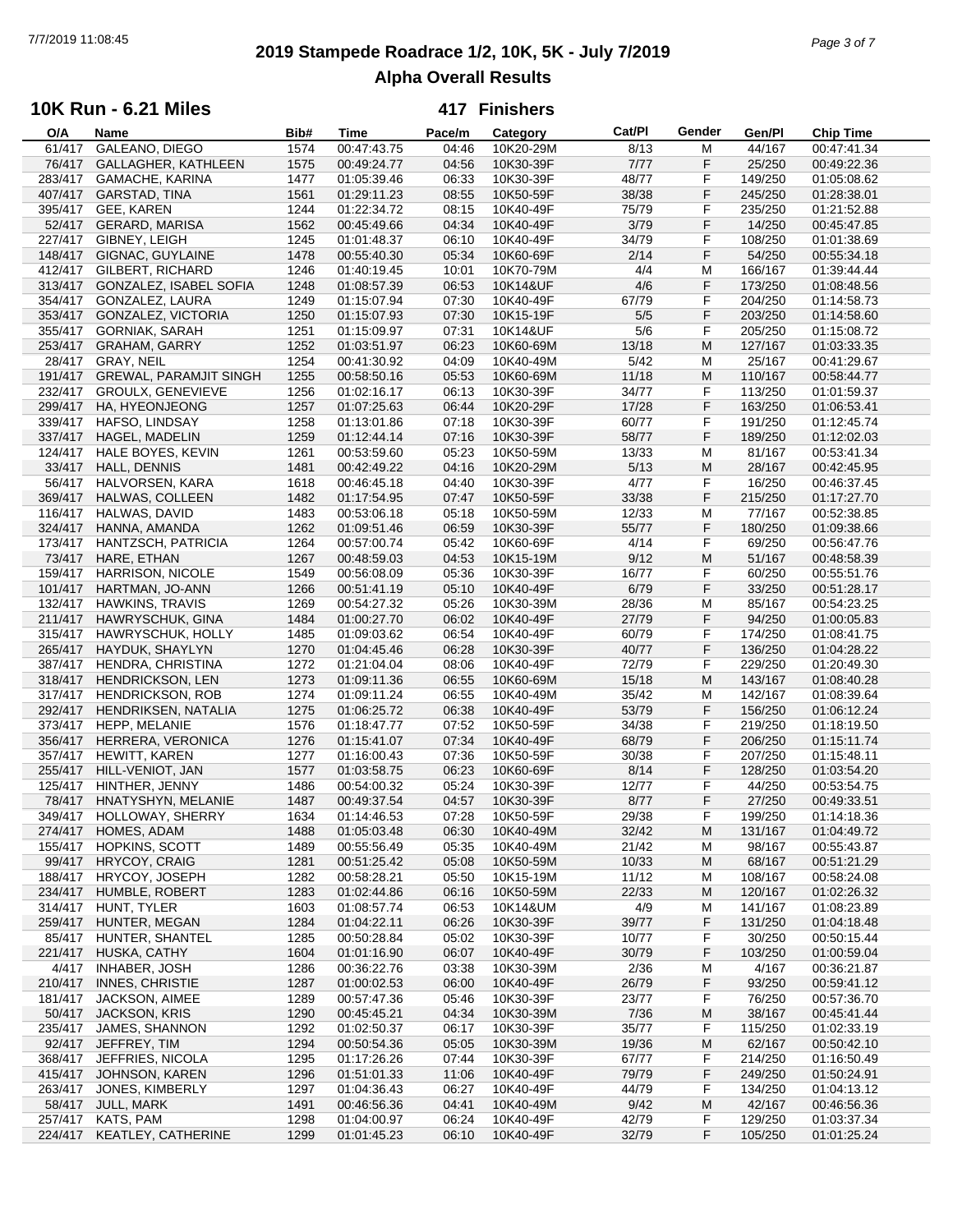## **2019 Stampede Roadrace 1/2, 10K, 5K - July 7/2019** 7/7/2019 11:08:46 *Page 4 of 7* **Alpha Overall Results**

### **10K Run - 6.21 Miles**

| O/A               | Name                      | Bib# | Time        | Pace/m | Category  | Cat/PI | Gender | Gen/Pl  | <b>Chip Time</b> |
|-------------------|---------------------------|------|-------------|--------|-----------|--------|--------|---------|------------------|
| 134/417           | KEELING, JAMES            | 1300 | 00:54:42.18 | 05:28  | 10K60-69M | 4/18   | M      | 87/167  | 00:54:16.15      |
| 72/417            | KELLER, JAMIE             | 1630 | 00:48:43.02 | 04:52  | 10K40-49M | 10/42  | M      | 50/167  | 00:48:23.62      |
| 245/417           | KEMP, ANITA               | 1301 | 01:03:36.95 | 06:21  | 10K40-49F | 39/79  | F      | 122/250 | 01:03:29.06      |
| 198/417           | <b>KEMPER, CHRIS</b>      | 1578 | 00:59:12.78 | 05:55  | 10K40-49M | 27/42  | M      | 114/167 | 00:59:06.03      |
| 131/417           | KENEY, TOM                | 1492 | 00:54:21.34 | 05:26  | 10K40-49M | 18/42  | M      | 84/167  | 00:53:41.95      |
|                   |                           |      |             |        |           |        |        |         |                  |
| 209/417           | KENNEDY, BRADLEY          | 1620 | 00:59:59.58 | 05:59  | 10K40-49M | 29/42  | M      | 117/167 | 00:59:38.09      |
| 71/417            | KINNIE, BRENT             | 1302 | 00:48:41.22 | 04:52  | 10K50-59M | 7/33   | M      | 49/167  | 00:48:38.93      |
| 35/417            | KINNIE, NICHOLAS          | 1303 | 00:43:15.40 | 04:19  | 10K20-29M | 6/13   | M      | 29/167  | 00:43:13.91      |
| 179/417           | KINNIE, SUSAN             | 1305 | 00:57:40.28 | 05:46  | 10K50-59F | 12/38  | F      | 74/250  | 00:57:37.69      |
| 38/417            | KINNIE, TAYLOR            | 1306 | 00:43:46.08 | 04:22  | 10K20-29F | 5/28   | F      | 8/250   | 00:43:44.53      |
| 399/417           | <b>KLEIN, TANIS</b>       | 1307 | 01:24:27.59 | 08:26  | 10K30-39F | 76/77  | F      | 238/250 | 01:24:03.76      |
| 305/417           | KLIMENKO, YANNA           | 1308 | 01:07:53.52 | 06:47  | 10K20-29F | 18/28  | F      | 168/250 | 01:07:47.11      |
| 47/417            | KNIGHT, CHARLES           | 1309 | 00:45:23.13 | 04:32  | 10K50-59M | 5/33   | M      | 36/167  | 00:45:22.68      |
| 81/417            | KNIGHT, THOMAS            | 1605 | 00:49:59.32 | 04:59  | 10K15-19M | 10/12  | M      | 54/167  | 00:49:54.70      |
| 53/417            | KOMARNISKY, NATHAN        | 1310 | 00:46:16.38 | 04:37  | 10K30-39M | 8/36   | M      | 39/167  | 00:46:13.11      |
|                   |                           |      |             |        |           |        |        |         |                  |
| 404/417           | KOVACIC, BERNICE          | 1311 | 01:24:48.52 | 08:28  | 10K60-69F | 14/14  | F      | 242/250 | 01:24:29.18      |
| 379/417           | KOWALENKO, AIDEN          | 1312 | 01:19:57.10 | 07:59  | 10K14&UM  | 6/9    | M      | 155/167 | 01:19:54.45      |
| 381/417           | KOWALENKO, JAXON          | 1313 | 01:20:20.75 | 08:02  | 10K14&UM  | 7/9    | M      | 156/167 | 01:20:17.88      |
| 204/417           | KOWALISHEN, DORRIE        | 1314 | 00:59:47.13 | 05:58  | 10K40-49F | 25/79  | F      | 89/250  | 00:59:35.39      |
| 207/417           | <b>KRYGIER, CORY</b>      | 1315 | 00:59:56.60 | 05:59  | 10K40-49M | 28/42  | M      | 116/167 | 00:59:41.44      |
| 311/417           | <b>KRYGIER, NICKI</b>     | 1316 | 01:08:51.01 | 06:53  | 10K40-49F | 59/79  | F      | 172/250 | 01:08:35.11      |
| 82/417            | LACHAPELLE, KALEY         | 1550 | 00:50:05.85 | 05:00  | 10K30-39F | 9/77   | F      | 28/250  | 00:49:54.70      |
| 79/417            | LAM, BRANDON              | 1495 | 00:49:39.55 | 04:57  | 10K20-29M | 9/13   | M      | 52/167  | 00:49:36.84      |
| 241/417           | LAMBE, GRANT              | 1613 | 01:03:12.48 | 06:19  | 10K40-49M | 30/42  | M      | 122/167 | 01:02:57.46      |
|                   | 115/417 LAMBERT, SEAN     | 1318 | 00:52:59.45 | 05:17  | 10K40-49M | 16/42  | M      | 76/167  | 00:52:46.33      |
|                   |                           |      |             |        |           |        |        |         |                  |
| 186/417           | LANDRY, RUSSELL           | 1496 | 00:58:17.64 | 05:49  | 10K30-39M | 30/36  | M      | 107/167 | 00:58:04.44      |
| 74/417            | LANE, KATE                | 1579 | 00:49:13.30 | 04:55  | 10K30-39F | 5/77   | F      | 23/250  | 00:49:07.19      |
| 21/417            | LAU, AIDAN                | 1497 | 00:40:11.66 | 04:01  | 10K15-19M | 8/12   | M      | 19/167  | 00:40:08.37      |
| 177/417           | LAURA, MELISSA            | 1498 | 00:57:32.33 | 05:45  | 10K30-39F | 22/77  | F      | 73/250  | 00:57:11.94      |
|                   | 252/417 LAVOIE, RACHELLE  | 1319 | 01:03:48.46 | 06:22  | 10K30-39F | 38/77  | F      | 126/250 | 01:03:45.39      |
| 95/417            | LAVOIE, YVES              | 1614 | 00:51:09.55 | 05:06  | 10K30-39M | 20/36  | M      | 64/167  | 00:50:54.52      |
| 69/417            | LAVOIE-PIERZCHALA, ELIJAH | 1606 | 00:48:37.40 | 04:51  | 10K14&UM  | 1/9    | M      | 47/167  | 00:48:29.35      |
| 45/417            | LAYCOCK, KENDRA           | 1624 | 00:45:17.48 | 04:31  | 10K50-59F | 2/38   | F      | 11/250  | 00:45:14.41      |
| 39/417            | LAZUTIN, KONSTANTIN       | 1320 | 00:43:55.50 | 04:23  | 10K30-39M | 6/36   | M      | 31/167  | 00:43:49.93      |
| 137/417           | LEAMY, PATRICK            | 1321 | 00:54:47.92 | 05:28  | 10K40-49M | 19/42  | M      | 88/167  | 00:54:33.55      |
| 44/417            | LEGACY, LEAH              | 1322 | 00:45:01.40 | 04:30  | 10K30-39F | 1/77   | F      | 10/250  | 00:44:56.58      |
|                   | 244/417 LEMON, DENNIS     | 1323 | 01:03:31.56 | 06:21  | 10K50-59M | 23/33  | M      | 123/167 | 01:03:13.60      |
|                   | 301/417 LEMON, TERESA     | 1324 | 01:07:46.70 | 06:46  | 10K40-49F | 55/79  | F      | 165/250 | 01:07:29.82      |
|                   |                           |      | 01:06:57.20 |        |           |        | F      |         |                  |
| 297/417<br>17/417 | LEN, YULIYA               | 1551 |             | 06:41  | 10K30-39F | 52/77  |        | 161/250 | 01:06:40.16      |
|                   | LINDLAND, KEVIN           | 1500 | 00:39:43.47 | 03:58  | 10K50-59M | 1/33   | M      | 15/167  | 00:39:42.58      |
| 94/417            | LINTOTT, CASS             | 1559 | 00:51:09.53 | 05:06  | 10K40-49M | 13/42  | M      | 63/167  | 00:50:59.07      |
| 294/417           | LO, JENNIFER              | 1325 | 01:06:39.57 | 06:39  | 10K20-29F | 16/28  | F      | 158/250 | 01:06:18.96      |
| 11/417            | LO, TONY                  | 1326 | 00:38:41.72 | 03:52  | 10K40-49M | 2/42   | M      | 11/167  | 00:38:40.47      |
| 164/417           | LOMAS, ANNA               | 1327 | 00:56:20.40 | 05:38  | 10K30-39F | 18/77  | F      | 62/250  | 00:56:09.94      |
|                   | 127/417 LOMAS, MATT       | 1328 | 00:54:03.42 | 05:24  | 10K30-39M | 27/36  | M      | 82/167  | 00:53:53.36      |
|                   | 64/417 LOWTHER, ROBERT    | 1595 | 00:47:52.70 | 04:47  | 10K30-39M | 12/36  | M      | 45/167  | 00:47:51.81      |
| 80/417            | LUDBROOK, KEVIN           | 1329 | 00:49:43.00 | 04:58  | 10K40-49M | 11/42  | M      | 53/167  | 00:49:27.90      |
| 86/417            | LUNDGREN, MICHAEL         | 1616 | 00:50:31.30 | 05:03  | 10K30-39M | 16/36  | M      | 56/167  | 00:50:29.21      |
| 273/417           | LUTZ, KELLY               | 1331 | 01:05:01.14 | 06:30  | 10K40-49F | 46/79  | F      | 143/250 | 01:04:47.03      |
| 243/417           | LUU, KRISTEN              | 1580 | 01:03:15.10 | 06:19  | 10K40-49F | 38/79  | F      | 121/250 | 01:03:05.42      |
| 103/417           | LUU, PHILLIP              | 1501 | 00:51:50.12 | 05:11  | 10K20-29M | 10/13  |        | 70/167  | 00:51:40.34      |
|                   |                           |      |             |        |           |        | M      |         |                  |
| 100/417           | MACCULLOCH, KEELY         | 1607 | 00:51:39.48 | 05:09  | 10K20-29F | 8/28   | F      | 32/250  | 00:51:26.93      |
| 106/417           | MACDONALD, LAUREN         | 1333 | 00:52:04.87 | 05:12  | 10K30-39F | 11/77  | F      | 35/250  | 00:52:04.42      |
| 34/417            | MACDONALD, LINDA          | 1334 | 00:43:12.07 | 04:19  | 10K50-59F | 1/38   | F      | 6/250   | 00:43:09.78      |
| 15/417            | MACDONALD, LIZ            | 1335 | 00:39:38.90 | 03:57  | 10K20-29F | 1/28   | F      | 1/250   | 00:39:37.49      |
| 20/417            | MACDONALD, MATTHEW        | 1336 | 00:40:09.60 | 04:00  | 10K20-29M | 3/13   | M      | 18/167  | 00:40:06.43      |
| 7/417             | MACEACHERN, PAUL          | 1617 | 00:37:03.53 | 03:42  | 10K40-49M | 1/42   | M      | 7/167   | 00:37:02.80      |
| 372/417           | MACHATTIE, CYNTHIA        | 1502 | 01:18:42.64 | 07:52  | 10K30-39F | 69/77  | F      | 218/250 | 01:18:28.27      |
| 326/417           | MACLACHLAN, KYLA          | 1337 | 01:10:25.60 | 07:02  | 10K30-39F | 57/77  | F      | 182/250 | 01:10:03.85      |
| 194/417           | MARSON, LINA              | 1339 | 00:58:59.49 | 05:53  | 10K60-69F | 5/14   | F      | 82/250  | 00:58:40.05      |
| 168/417           | MARTIN, SARAH             | 1626 | 00:56:45.71 | 05:40  | 10K30-39F | 19/77  | F      | 64/250  | 00:56:42.44      |
| 178/417           | <b>MARTIN, SCOTT</b>      | 1503 | 00:57:34.00 | 05:45  | 10K40-49M | 24/42  | M      | 105/167 | 00:57:26.63      |
| 254/417           | MARZETTI, JOAN            | 1340 | 01:03:58.37 | 06:23  | 10K60-69F | 7/14   | F      | 127/250 | 01:03:30.37      |
|                   |                           |      |             |        |           |        |        |         |                  |
| 233/417           | MCCOMBE, SHAWN            | 1342 | 01:02:44.84 | 06:16  | 10K50-59F | 19/38  | F      | 114/250 | 01:02:26.07      |
| 140/417           | MCINNES, BRENDA           | 1504 | 00:54:57.60 | 05:29  | 10K40-49F | 13/79  | F      | 51/250  | 00:54:52.68      |
| 145/417           | MCINNES, JOHN             | 1505 | 00:55:19.53 | 05:31  | 10K50-59M | 17/33  | M      | 94/167  | 00:55:14.71      |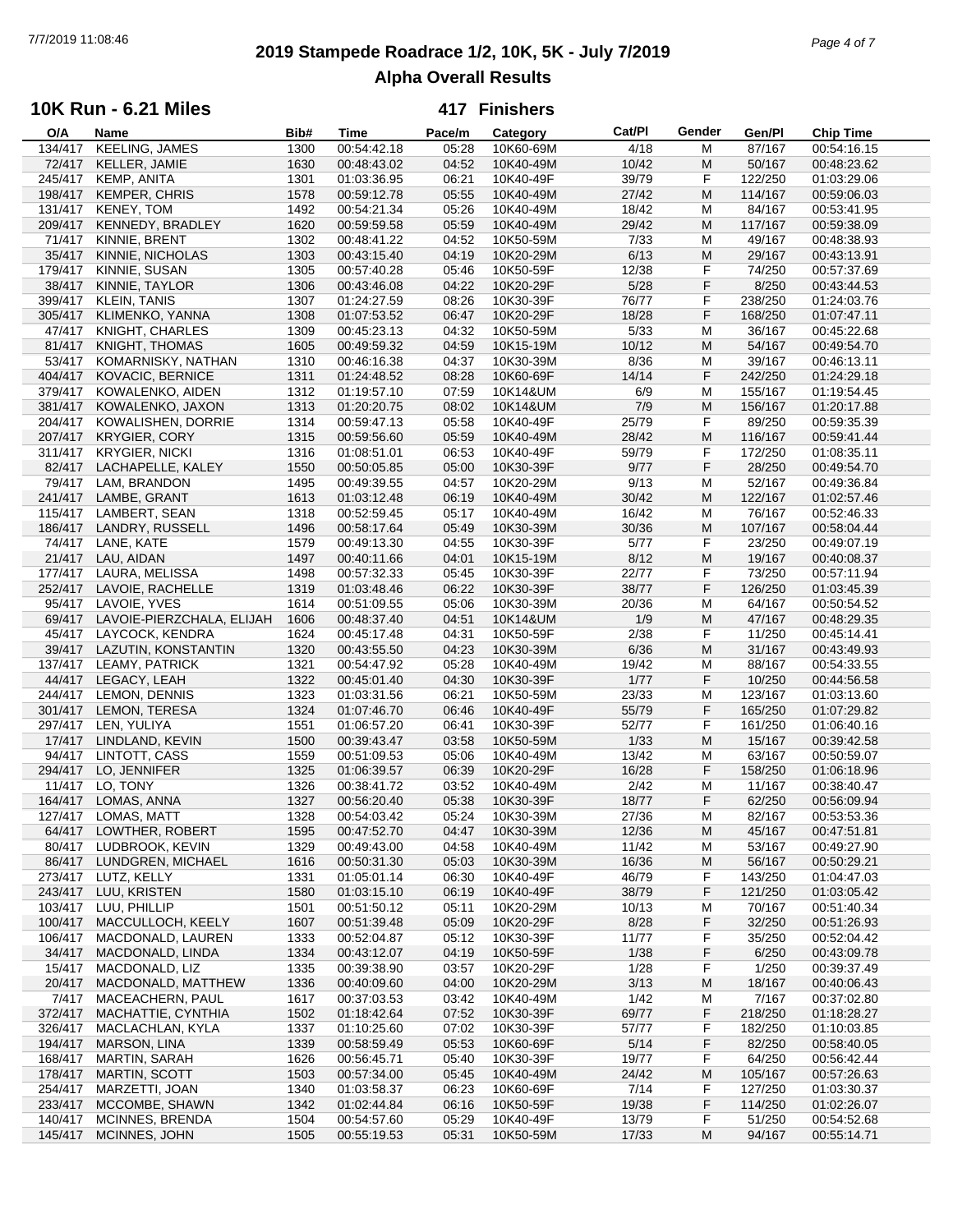## **2019 Stampede Roadrace 1/2, 10K, 5K - July 7/2019** 7/7/2019 11:08:46 *Page 5 of 7* **Alpha Overall Results**

## **10K Run - 6.21 Miles**

| O/A     | Name                    | Bib# | Time        | Pace/m | Category  | Cat/PI | Gender | Gen/Pl  | Chip Time   |  |
|---------|-------------------------|------|-------------|--------|-----------|--------|--------|---------|-------------|--|
| 97/417  | MCLEOD, GEOFF           | 1506 | 00:51:18.13 | 05:07  | 10K30-39M | 21/36  | M      | 66/167  | 00:51:06.98 |  |
| 141/417 | MCLEOD, RICK            | 1507 | 00:55:08.21 | 05:30  | 10K60-69M | 6/18   | M      | 90/167  | 00:54:57.12 |  |
| 66/417  | MCLEOD, SEAN            | 1508 | 00:48:27.81 | 04:50  | 10K30-39M | 13/36  | M      | 46/167  | 00:48:17.35 |  |
| 142/417 | MCTAVISH, BILL          | 1509 | 00:55:09.01 | 05:30  | 10K50-59M | 16/33  | M      | 91/167  | 00:54:53.36 |  |
|         |                         |      |             | 07:24  | 10K50-59F | 27/38  | F      |         |             |  |
| 343/417 | MEEHAN, SHERRY          | 1347 | 01:14:06.69 |        |           |        |        | 193/250 | 01:11:08.77 |  |
| 298/417 | MICHELIN, KARI          | 1348 | 01:07:20.88 | 06:44  | 10K40-49F | 54/79  | F      | 162/250 | 01:05:22.96 |  |
| 328/417 | MOHAMED, SUZAN          | 1628 | 01:11:10.30 | 07:07  | 10K40-49F | 63/79  | F      | 183/250 | 01:10:53.40 |  |
| 25/417  | MOONEY, RYAN            | 1510 | 00:41:18.04 | 04:07  | 10K30-39M | $5/36$ | M      | 22/167  | 00:41:17.72 |  |
| 9/417   | MOORE, BRENDAN          | 1581 | 00:37:48.82 | 03:46  | 10K15-19M | 4/12   | M      | 9/167   | 00:37:47.79 |  |
| 126/417 | MOORE, DONNA            | 1352 | 00:54:01.64 | 05:24  | 10K50-59F | 9/38   | F      | 45/250  | 00:53:43.20 |  |
| 68/417  | MOORE, KELLY            | 1582 | 00:48:35.44 | 04:51  | 10K20-29F | 7/28   | F      | 22/250  | 00:48:25.53 |  |
| 96/417  | MOORE, NICK             | 1583 | 00:51:12.29 | 05:07  | 10K50-59M | 9/33   | M      | 65/167  | 00:51:09.80 |  |
|         |                         |      |             |        |           |        |        |         |             |  |
| 138/417 | MOORE, RANDY            | 1584 | 00:54:51.43 | 05:29  | 10K60-69M | 5/18   | M      | 89/167  | 00:54:24.60 |  |
| 67/417  | MOORE, SARAH            | 1585 | 00:48:31.02 | 04:51  | 10K15-19F | 1/5    | F      | 21/250  | 00:48:21.61 |  |
| 171/417 | MORGAN, DAYNA           | 1353 | 00:56:51.66 | 05:41  | 10K30-39F | 20/77  | F      | 67/250  | 00:56:35.22 |  |
| 172/417 | <b>MORRISH, ALICIA</b>  | 1354 | 00:56:56.17 | 05:41  | 10K40-49F | 19/79  | F      | 68/250  | 00:56:31.76 |  |
| 121/417 | MORSE, SUZANNE          | 1511 | 00:53:26.69 | 05:20  | 10K50-59F | 8/38   | F      | 42/250  | 00:53:16.03 |  |
| 249/417 | <b>MORTON, ANDREW</b>   | 1512 | 01:03:40.72 | 06:22  | 10K40-49M | 31/42  | M      | 124/167 | 01:03:26.06 |  |
| 248/417 | <b>MORTON, JENNIFER</b> | 1513 | 01:03:39.15 | 06:21  | 10K40-49F | 41/79  | F      | 125/250 | 01:03:24.60 |  |
|         |                         |      |             |        |           |        |        |         |             |  |
| 54/417  | MULLIGAN, ZITA          | 1514 | 00:46:31.97 | 04:39  | 10K50-59F | 3/38   | F      | 15/250  | 00:46:28.80 |  |
| 111/417 | MUNDT, MIRJA            | 1608 | 00:52:31.75 | 05:15  | 10K40-49F | 10/79  | F      | 38/250  | 00:52:23.80 |  |
| 170/417 | MURPHY, AMANDA          | 1355 | 00:56:48.01 | 05:40  | 10K40-49F | 18/79  | F      | 66/250  | 00:56:32.19 |  |
| 384/417 | MURRAY, CAROL           | 1356 | 01:20:41.47 | 08:04  | 10K50-59F | 35/38  | F      | 227/250 | 01:20:19.32 |  |
| 344/417 | NELSON, LAURA           | 1515 | 01:14:18.20 | 07:25  | 10K30-39F | 61/77  | F      | 194/250 | 01:14:07.94 |  |
| 109/417 | NEWTON, BRANDI          | 1586 | 00:52:30.95 | 05:15  | 10K40-49F | 9/79   | F      | 37/250  | 00:52:19.67 |  |
| 143/417 | NICKOLAU, NICK          | 1357 | 00:55:11.21 | 05:31  | 10K60-69M | 7/18   | M      | 92/167  | 00:54:55.13 |  |
|         |                         | 1358 |             |        |           | 26/28  | F      | 246/250 |             |  |
| 411/417 | O'TOOLE, CARRIE         |      | 01:40:17.16 | 10:01  | 10K20-29F |        |        |         | 01:39:44.34 |  |
| 42/417  | OLINEK, MICHAEL         | 1359 | 00:44:26.24 | 04:26  | 10K50-59M | 4/33   | M      | 34/167  | 00:44:21.32 |  |
|         | 365/417 OLTHUIS, ERIN   | 1360 | 01:17:14.87 | 07:43  | 10K40-49F | 70/79  | F      | 213/250 | 01:16:31.66 |  |
| 414/417 | OSTERHOUT, NICOLE       | 1361 | 01:45:55.01 | 10:35  | 10K20-29F | 27/28  | F      | 248/250 | 01:45:32.50 |  |
| 149/417 | OVEREND, BILL           | 1362 | 00:55:41.56 | 05:34  | 10K50-59M | 18/33  | M      | 95/167  | 00:55:24.00 |  |
| 62/417  | PANNETT, TRACY          | 1363 | 00:47:44.94 | 04:46  | 10K50-59F | 4/38   | F      | 18/250  | 00:47:42.73 |  |
| 392/417 | PARKS, JENNIFER         | 1365 | 01:22:21.05 | 08:14  | 10K30-39F | 74/77  | F      | 232/250 | 01:17:23.13 |  |
| 19/417  | PARNELL, JON            | 1366 | 00:39:58.54 | 03:59  | 10K20-29M | 2/13   | M      | 17/167  | 00:39:54.91 |  |
|         |                         |      |             |        |           |        |        |         |             |  |
| 162/417 | PARNELL, PETER          | 1516 | 00:56:18.73 | 05:37  | 10K50-59M | 19/33  | M      | 101/167 | 00:56:10.60 |  |
| 385/417 | PARSONS, NORMAN         | 1367 | 01:20:41.64 | 08:04  | 10K50-59M | 32/33  | M      | 158/167 | 01:20:19.49 |  |
| 258/417 | PASIEKA, JANICE         | 1517 | 01:04:04.49 | 06:24  | 10K60-69F | 9/14   | F      | 130/250 | 01:03:51.09 |  |
| 154/417 | PATCHETT, CHRISTOPHER   | 1552 | 00:55:51.66 | 05:35  | 10K40-49M | 20/42  | M      | 97/167  | 00:55:36.64 |  |
| 250/417 | PATCHETT, JOHN          | 1368 | 01:03:43.23 | 06:22  | 10K50-59M | 24/33  | M      | 125/167 | 01:03:37.85 |  |
| 213/417 | PATERSON, LYNDSEY       | 1369 | 01:00:30.33 | 06:03  | 10K30-39F | 28/77  | F      | 96/250  | 01:00:06.32 |  |
| 112/417 | PATERSON, SHANE         | 1587 | 00:52:43.66 | 05:16  | 10K30-39M | 24/36  | M      | 74/167  | 00:52:26.30 |  |
| 60/417  | PAWELCZAK, ROSARIO      | 1370 | 00:47:31.75 | 04:45  | 10K40-49F | 4/79   | F      | 17/250  | 00:47:22.86 |  |
|         |                         |      |             |        |           |        |        |         |             |  |
| 166/417 | PELAT, IAN              | 1371 | 00:56:34.48 | 05:39  | 10K20-29M | 11/13  | M      | 104/167 | 00:56:25.97 |  |
| 27/417  | PIERRE, AURELIEN        | 1518 | 00:41:27.98 | 04:08  | 10K40-49M | 4/42   | M      | 24/167  | 00:41:26.17 |  |
| 98/417  | PIERRE, LUDOVIC         | 1519 | 00:51:20.43 | 05:08  | 10K30-39M | 22/36  | M      | 67/167  | 00:51:18.14 |  |
| 330/417 | POLITSKY, MEGAN         | 1373 | 01:11:12.50 | 07:07  | 10K20-29F | 20/28  | F      | 184/250 | 01:10:48.17 |  |
| 329/417 | POLITSKY, WAYNE         | 1374 | 01:11:12.25 | 07:07  | 10K50-59M | 30/33  | M      | 146/167 | 01:10:48.24 |  |
| 88/417  | PROULX, MATHIEU         | 1378 | 00:50:35.89 | 05:03  | 10K30-39M | 17/36  | M      | 58/167  | 00:50:27.76 |  |
| 400/417 | QUINN, LIAM             | 1629 | 01:24:28.29 | 08:26  | 10K40-49M | 40/42  | M      | 162/167 | 01:24:04.88 |  |
| 189/417 | RAISANEN, ANU           | 1588 | 00:58:37.75 | 05:51  | 10K30-39F | 25/77  | F      | 81/250  | 00:58:27.97 |  |
|         |                         |      |             |        |           |        |        |         |             |  |
| 183/417 | RANDHAWA, HARMAN        | 1589 | 00:57:58.73 | 05:47  | 10K30-39F | 24/77  | F      | 78/250  | 00:57:49.72 |  |
| 396/417 | RANTA, GALE             | 1520 | 01:22:57.43 | 08:17  | 10K40-49F | 76/79  | F      | 236/250 | 01:22:14.46 |  |
| 316/417 | REALUBIT, MARIE         | 1380 | 01:09:07.00 | 06:54  | 10K40-49F | 61/79  | F      | 175/250 | 01:08:23.95 |  |
| 217/417 | REEVES, SAVANAH         | 1381 | 01:00:52.47 | 06:05  | 10K30-39F | 30/77  | F      | 99/250  | 01:00:30.02 |  |
| 277/417 | REYNOLDS, BLAKE         | 1382 | 01:05:16.16 | 06:31  | 10K50-59M | 27/33  | M      | 132/167 | 01:04:52.91 |  |
| 268/417 | REYNOLDS, HOLLY         | 1383 | 01:04:47.74 | 06:28  | 10K20-29F | 15/28  | F      | 139/250 | 01:04:24.57 |  |
| 206/417 | RICHARD, BREANNA        | 1521 | 00:59:51.21 | 05:59  | 10K30-39F | 27/77  | F      | 91/250  | 00:59:48.14 |  |
| 331/417 | RICKARD, STEVEN         | 1384 | 01:11:29.36 | 07:08  | 10K70-79M | 2/4    | M      | 147/167 | 01:11:29.36 |  |
|         |                         |      |             |        |           |        |        |         |             |  |
| 174/417 | RITCHOT, KATHLEEN       | 1522 | 00:57:09.76 | 05:42  | 10K50-59F | 10/38  | F      | 70/250  | 00:56:52.18 |  |
| 8/417   | ROBB, JAIME             | 1609 | 00:37:19.10 | 03:43  | 10K30-39M | 3/36   | M      | 8/167   | 00:37:18.91 |  |
| 296/417 | ROBERTS, CATHY          | 1590 | 01:06:51.43 | 06:41  | 10K60-69F | 10/14  | F      | 160/250 | 01:06:22.64 |  |
| 398/417 | ROBERTS, MELISSA        | 1386 | 01:23:47.63 | 08:22  | 10K30-39F | 75/77  | F      | 237/250 | 01:23:20.88 |  |
| 236/417 | ROBINSON, ANDREA L      | 1596 | 01:02:51.87 | 06:17  | 10K40-49F | 36/79  | F      | 116/250 | 01:02:47.92 |  |
| 129/417 | RODGER, ANNE            | 1387 | 00:54:16.49 | 05:25  | 10K60-69F | 1/14   | F      | 47/250  | 00:54:06.03 |  |
| 133/417 | ROMANO, ALBERTO         | 1388 | 00:54:36.62 | 05:27  | 10K50-59M | 15/33  | M      | 86/167  | 00:54:21.52 |  |
| 3/417   | ROMERO, DIEGO           | 1390 | 00:36:12.68 | 03:37  | 10K15-19M | 1/12   | M      | 3/167   | 00:36:12.13 |  |
|         |                         |      |             |        |           |        |        |         |             |  |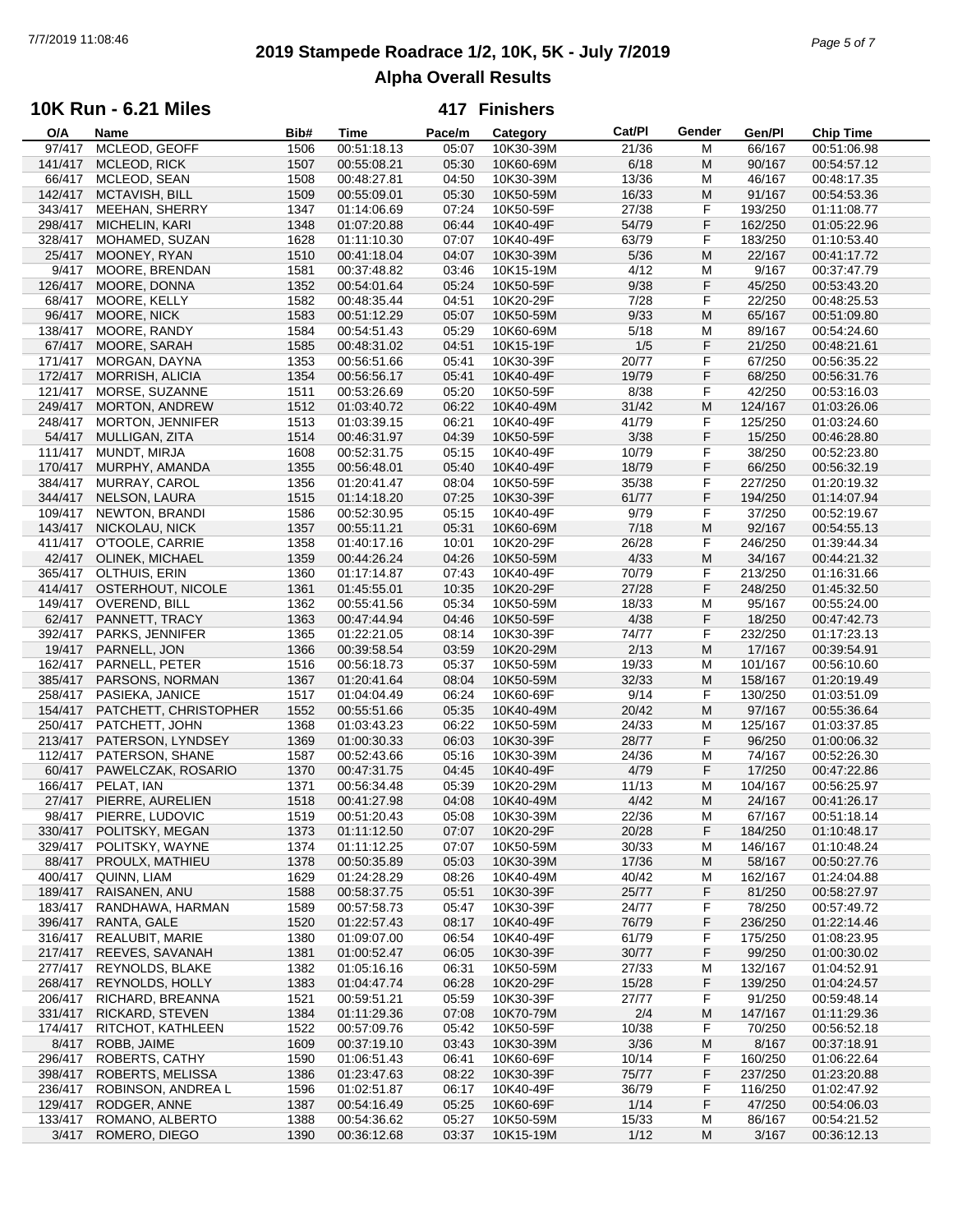## **2019 Stampede Roadrace 1/2, 10K, 5K - July 7/2019** 7/7/2019 11:08:47 *Page 6 of 7* **Alpha Overall Results**

### **10K Run - 6.21 Miles**

| O/A     | Name                    | Bib# | Time        | Pace/m | Category  | Cat/PI | Gender | Gen/Pl  | <b>Chip Time</b> |
|---------|-------------------------|------|-------------|--------|-----------|--------|--------|---------|------------------|
| 165/417 | ROQUETTE, GERARD        | 1392 | 00:56:24.19 | 05:38  | 10K60-69M | 10/18  | M      | 103/167 | 00:56:17.30      |
| 120/417 | ROSSI-LINDSAY, SILVANA  | 1553 | 00:53:21.42 | 05:20  | 10K50-59F | 7/38   | F      | 41/250  | 00:53:09.80      |
| 388/417 | RUSSELL, EMILY          | 1394 | 01:21:26.00 | 08:08  | 10K30-39F | 73/77  | F      | 230/250 | 01:16:28.08      |
| 312/417 | SALVADOR, WINE          | 1523 | 01:08:55.35 | 06:53  | 10K30-39M | 35/36  | M      | 140/167 | 01:08:28.72      |
|         |                         |      |             | 07:29  | 10K40-49F | 65/79  | F      |         |                  |
| 351/417 | SANTOS, JOCELYN         | 1395 | 01:14:55.84 |        |           |        |        | 201/250 | 01:14:29.81      |
| 352/417 | SANTOS, LISA            | 1396 | 01:14:56.12 | 07:29  | 10K40-49F | 66/79  | F      | 202/250 | 01:14:29.85      |
| 36/417  | SANTOS, MIKEY           | 1524 | 00:43:33.07 | 04:21  | 10K20-29M | 7/13   | M      | 30/167  | 00:43:29.30      |
| 401/417 | SAUNDERS, HEATHER       | 1623 | 01:24:28.62 | 08:26  | 10K30-39F | 77/77  | F      | 239/250 | 01:24:04.41      |
| 65/417  | SAWCHYN, KRISTA         | 1398 | 00:48:14.10 | 04:49  | 10K40-49F | 5/79   | F      | 20/250  | 00:48:11.45      |
| 290/417 | SAWKA, BRIE             | 1525 | 01:06:16.09 | 06:37  | 10K30-39F | 49/77  | F      | 154/250 | 01:05:36.58      |
| 196/417 | <b>SCHATZ, JENNIFER</b> | 1610 | 00:59:12.10 | 05:55  | 10K30-39F | 26/77  | F      | 84/250  | 00:58:52.70      |
| 370/417 | SCHELLENBERG, KAITLIN   | 1591 | 01:17:55.06 | 07:47  | 10K30-39F | 68/77  | F      | 216/250 | 01:17:38.62      |
|         |                         |      |             |        |           |        |        |         |                  |
| 247/417 | <b>SCHIMPF, KARLIE</b>  | 1399 | 01:03:38.50 | 06:21  | 10K20-29F | 14/28  | F      | 124/250 | 01:03:29.29      |
| 193/417 | <b>SCHMIDT, NORM</b>    | 1400 | 00:58:56.07 | 05:53  | 10K50-59M | 20/33  | M      | 112/167 | 00:58:43.35      |
| 251/417 | SCOTT, BRAD             | 1526 | 01:03:46.49 | 06:22  | 10K50-59M | 25/33  | M      | 126/167 | 01:03:25.64      |
| 1/417   | SEBOKA, HAILU           | 1554 | 00:32:30.78 | 03:15  | 10K30-39M | 1/36   | M      | 1/167   | 00:32:30.63      |
| 261/417 | <b>SEGUIN, CYNTHIA</b>  | 1401 | 01:04:26.59 | 06:26  | 10K50-59F | 21/38  | F      | 133/250 | 01:04:15.75      |
| 342/417 | SELANDERS, LAURA        | 1403 | 01:13:40.53 | 07:22  | 10K50-59F | 26/38  | F      | 192/250 | 01:13:07.35      |
| 371/417 | SHEPHERD, JANICE        | 1527 | 01:18:01.16 | 07:48  | 10K40-49F | 71/79  | F      | 217/250 | 01:17:20.72      |
| 219/417 | SINGLETON, GRACIE       |      | 01:01:06.37 |        |           | 3/5    | F      |         | 01:00:52.89      |
|         |                         | 1405 |             | 06:06  | 10K15-19F |        |        | 101/250 |                  |
| 286/417 | SINGLETON, JUNE         | 1406 | 01:05:45.95 | 06:34  | 10K40-49F | 51/79  | F      | 152/250 | 01:05:32.27      |
| 10/417  | SINGLETON, REILLY       | 1407 | 00:38:18.35 | 03:49  | 10K15-19M | 5/12   | M      | 10/167  | 00:38:17.22      |
| 182/417 | SKOV, BONNIE            | 1408 | 00:57:50.97 | 05:47  | 10K70-79F | 1/2    | F      | 77/250  | 00:57:43.42      |
| 271/417 | SMITH, ADAM             | 1409 | 01:04:51.53 | 06:29  | 10K30-39M | 34/36  | M      | 130/167 | 01:04:13.69      |
| 361/417 | SMITH, CATHERINE        | 1410 | 01:16:59.38 | 07:41  | 10K40-49F | 69/79  | F      | 211/250 | 01:16:34.13      |
| 346/417 | SMITH, KARIANNE         | 1627 | 01:14:21.15 | 07:26  | 10K30-39F | 62/77  | F      | 196/250 | 01:13:50.61      |
| 161/417 | SMITH, KEVIN            | 1528 | 00:56:18.15 | 05:37  | 10K60-69M | 9/18   | M      | 100/167 | 00:56:11.46      |
|         |                         |      |             |        |           |        |        |         |                  |
| 270/417 | SMITH, MEREDITH         | 1411 | 01:04:51.50 | 06:29  | 10K30-39F | 44/77  | F      | 141/250 | 01:04:13.66      |
| 156/417 | SMITH, NICOLA           | 1412 | 00:55:58.55 | 05:35  | 10K40-49F | 15/79  | F      | 58/250  | 00:55:38.70      |
| 185/417 | SMITH, NICOLE           | 1611 | 00:58:16.19 | 05:49  | 10K40-49F | 21/79  | F      | 79/250  | 00:58:08.06      |
| 222/417 | SMYRL, LISA             | 1413 | 01:01:31.24 | 06:09  | 10K40-49F | 31/79  | F      | 104/250 | 01:01:07.11      |
| 402/417 | SOBOTNIKOVA, MICHAELA   | 1529 | 01:24:28.74 | 08:26  | 10K40-49F | 77/79  | F      | 240/250 | 01:24:05.11      |
| 110/417 | <b>SPENCE, CHRIS</b>    | 1592 | 00:52:31.05 | 05:15  | 10K40-49M | 15/42  | M      | 73/167  | 00:52:19.77      |
| 394/417 | SPENCER, KAREN          | 1414 | 01:22:32.89 | 08:15  | 10K50-59F | 36/38  | F      | 234/250 | 01:17:34.97      |
| 192/417 |                         |      |             | 05:53  |           |        | M      |         |                  |
|         | ST-LOUIS, "J-C"         | 1530 | 00:58:54.12 |        | 10K60-69M | 12/18  |        | 111/167 | 00:58:22.92      |
| 239/417 | <b>STACH, BELINDA</b>   | 1415 | 01:02:54.78 | 06:17  | 10K50-59F | 20/38  | F      | 118/250 | 01:02:45.45      |
| 408/417 | STADEL, ADRIAN          | 1416 | 01:34:40.01 | 09:28  | 10K14&UM  | 8/9    | M      | 163/167 | 01:34:01.03      |
| 409/417 | STADEL, JONATHON        | 1417 | 01:35:02.63 | 09:30  | 10K14&UM  | 9/9    | M      | 164/167 | 01:34:22.78      |
| 410/417 | STADEL, MICHAEL         | 1418 | 01:35:03.05 | 09:30  | 10K40-49M | 41/42  | M      | 165/167 | 01:34:25.35      |
| 413/417 | STADEL, TANYA           | 1419 | 01:43:02.44 | 10:18  | 10K40-49F | 78/79  | F      | 247/250 | 01:42:23.83      |
| 63/417  | STADNYK, CHARISSA       | 1420 | 00:47:46.14 | 04:46  | 10K20-29F | 6/28   | F      | 19/250  | 00:47:42.29      |
| 303/417 | STEWART, SUZANNE        | 1422 | 01:07:48.55 | 06:46  | 10K30-39F | 53/77  | F      | 166/250 | 01:07:32.53      |
| 22/417  | <b>STORCK, ARIC</b>     | 1423 | 00:40:15.20 | 04:01  | 10K40-49M | 3/42   | M      | 20/167  | 00:40:13.65      |
|         |                         |      |             |        |           |        |        |         |                  |
| 280/417 | STOREY, ERIN            | 1424 | 01:05:22.63 | 06:32  | 10K30-39F | 46/77  | F      | 147/250 | 01:05:04.99      |
| 391/417 | STRIPE, EDMUND          | 1425 | 01:22:11.30 | 08:13  | 10K50-59M | 33/33  | M      | 160/167 | 01:22:02.29      |
| 203/417 | STRONG, EVAN            | 1531 | 00:59:46.55 | 05:58  | 10K50-59M | 21/33  | M      | 115/167 | 00:59:34.61      |
| 16/417  | SUTHERLAND, ANDRIA      | 1532 | 00:39:40.22 | 03:58  | 10K40-49F | 1/79   | F      | 2/250   | 00:39:38.13      |
| 310/417 | SWIEGERS, ROLE          | 1426 | 01:08:37.32 | 06:51  | 10K40-49F | 58/79  | F      | 171/250 | 01:08:04.04      |
| 105/417 | TELANG, KRISTIN         | 1533 | 00:52:04.40 | 05:12  | 10K40-49F | 7/79   | F      | 34/250  | 00:51:53.04      |
| 107/417 | TELANG, LISA            | 1534 | 00:52:05.85 | 05:12  | 10K40-49F | 8/79   | F      | 36/250  | 00:51:54.00      |
| 30/417  | THEAL, CHRIS            | 1427 | 00:41:54.82 | 04:11  | 10K50-59M | 3/33   | M      | 27/167  | 00:41:54.67      |
|         |                         |      |             |        |           |        |        |         |                  |
| 231/417 | THIBAULT, AMELIE        | 1428 | 01:02:16.01 | 06:13  | 10K30-39F | 33/77  | F      | 112/250 | 01:01:48.38      |
| 278/417 | TONG, PATTY             | 1430 | 01:05:21.88 | 06:32  | 10K40-49F | 48/79  | F      | 146/250 | 01:05:04.98      |
| 197/417 | TSANG, BRIAN            | 1431 | 00:59:12.22 | 05:55  | 10K40-49M | 26/42  | M      | 113/167 | 00:59:04.91      |
| 84/417  | TUCKER, PAUL            | 1615 | 00:50:28.56 | 05:02  | 10K30-39M | 15/36  | M      | 55/167  | 00:49:53.72      |
| 215/417 | TULLOCH, CHRISTINE      | 1432 | 01:00:43.99 | 06:04  | 10K40-49F | 28/79  | F      | 97/250  | 01:00:14.80      |
| 153/417 | VAN SPANKEREN, ASHLEY   | 1433 | 00:55:51.38 | 05:35  | 10K20-29F | 12/28  | F      | 57/250  | 00:55:11.79      |
| 87/417  | <b>VANGILST, JIM</b>    | 1434 | 00:50:33.24 | 05:03  | 10K60-69M | 3/18   | M      | 57/167  | 00:50:27.79      |
| 364/417 | VIERNEZA, MIKE          | 1435 |             | 07:43  |           | 37/42  |        | 152/167 | 01:16:32.46      |
|         |                         |      | 01:17:14.78 |        | 10K40-49M |        | M      |         |                  |
| 48/417  | VIGNA, CARINA           | 1436 | 00:45:38.46 | 04:33  | 10K30-39F | 2/77   | F      | 12/250  | 00:45:37.63      |
| 26/417  | <b>WALKER, RICHARD</b>  | 1593 | 00:41:18.77 | 04:07  | 10K50-59M | 2/33   | M      | 23/167  | 00:41:16.56      |
| 393/417 | <b>WARRIER, NIRMALA</b> | 1535 | 01:22:30.29 | 08:15  | 10K40-49F | 74/79  | F      | 233/250 | 01:17:32.37      |
| 383/417 | WEBER, AMARA            | 1438 | 01:20:32.66 | 08:03  | 10K20-29F | 25/28  | F      | 226/250 | 01:19:54.63      |
| 266/417 | <b>WEBSTER, AUDREY</b>  | 1439 | 01:04:46.86 | 06:28  | 10K30-39F | 41/77  | F      | 137/250 | 01:04:34.31      |
| 75/417  | WEIGEL, MICHELLE        | 1536 | 00:49:14.97 | 04:55  | 10K30-39F | 6/77   | F      | 24/250  | 00:49:05.56      |
| 41/417  | WELDON, OWEN            | 1440 | 00:44:19.33 | 04:25  | 10K40-49M | 7/42   | M      | 33/167  | 00:44:15.26      |
|         |                         |      |             |        |           |        |        |         |                  |